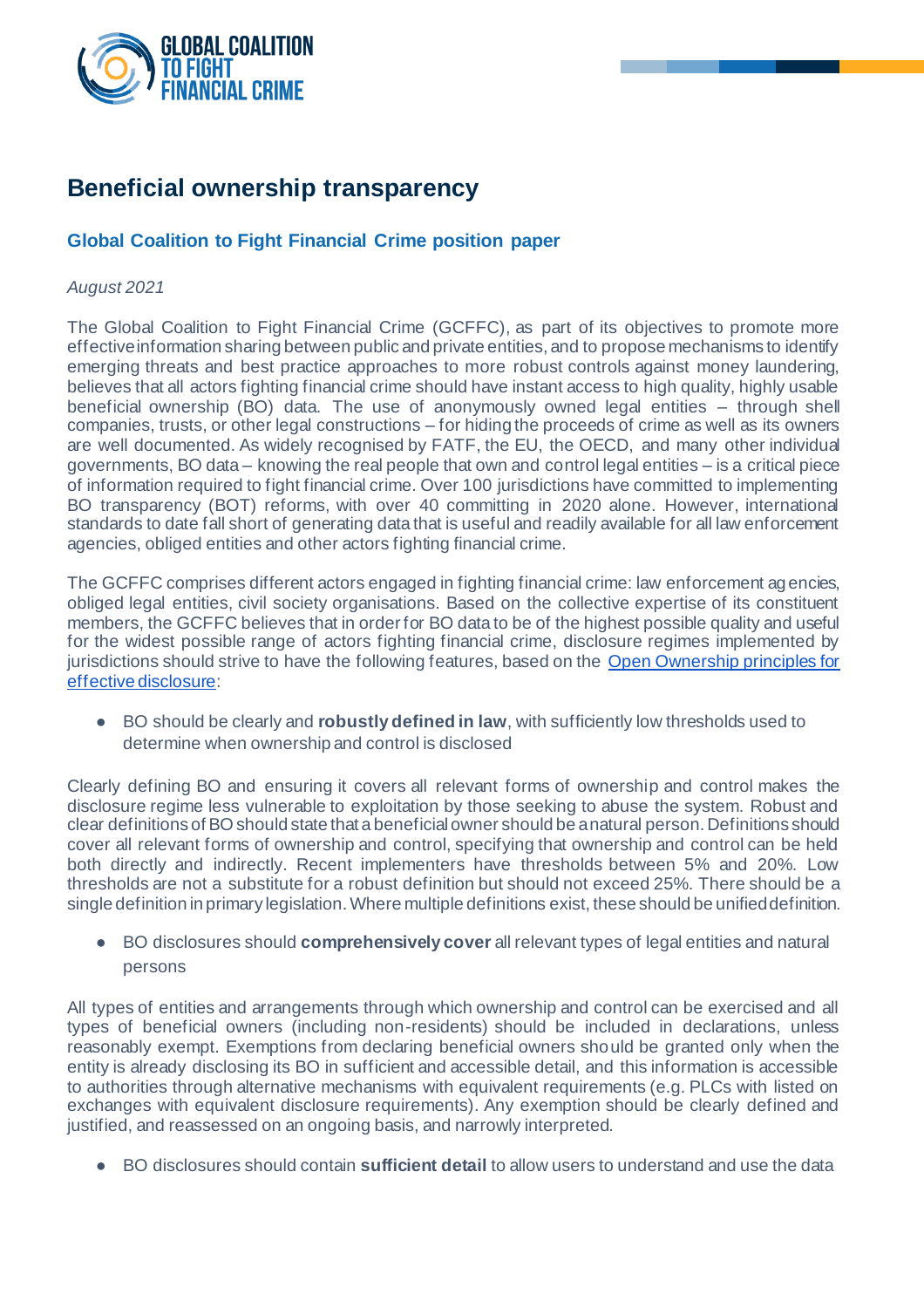

Sufficient information should be collected to be able to unambiguously identify people, entities and arrangements, using clear identifiers for people, companies and trusts. Identifiers help to match individuals and companies across different datasets, for instance for verification. Where BO is held indirectly through multiple legal entities, sufficient information should be published to understand full ownership chains. Information collected should be limited to what is necessary to achieve the policy objective (data minimisation).

● Data should be collated in a **central register**

Having a centralised BO register means that authorities and other users can access information on the BO of companies through one central location in a standardised format. This is a prerequisite for effective use of BO data by all user groups, as it removes some of the practical barriers to accessing and analysing BO information. Where central registers have been implemented (e.g. the UK), law enforcement has reported it being quicker and easier to obtain BO data for investigations, saving considerable amounts of police time. Countries maintaining a central register perform better against FATF's requirement to ensure timely access to adequate, accurate, and up-to-date information on the BO of companies.

● Data should be **accessible to all actors fighting financial crime**

In order to allow the full range of stakeholders engaged in fighting financial crime to use BO data, in addition to access for authorities and obliged entities, governments should consider making subsets of the data publicly accessible free of charge, both searchable and in bulk, without barriers to access such as registration, identification and restrictive licensing. Public registers can improve the speed and ease of access for law enforcement authorities from other countries. Civil society investigations can complement but are no substitute for law enforcement investigations. Similarly, public access can complement verification mechanisms, but governments should not rely on this alone. Data should be published in accordance with local privacy and data protection legislation, and governments should mitigate any risks that may arise from publication.

● Data should be **structured and interoperable**

When data is in a structured format it can be easily analysed and linked with other datasets, enhancing the data's utility to expose transnational networks of illicit financial flows and support effective and timely due diligence. It is also easier to verify, as a greater range of verification mechanisms can be used. When data is machine readable and available in bulk, multiple declarations can be analysed together. This allows Financial Intelligence Units, banks, and journalists to apply data science and machine learning techniques to identify suspicious patterns of ownership or beneficial owners that appear on other datasets of interest (for example, sanctions lists). Where the private sector and civil society have access to BO data in bulk, evidence shows that innovations can drive development of new due diligence products and detecting financial crime.

**Measures should be taken to ensure data is verified** 

To maximise the impact of BO registers, it is important that users and authorities can trust that representations of ownership in a register have a high degree of fidelity to the true reality of who owns or controls a particular company and recognise where it does not. A system that relies on self-reporting without verification is not sufficient. Checks should be implemented to eliminate accidental errors by verifying the beneficial owner, the entity and the ownership/control relationship between them, both at the point of and after submission. The latter includes, for instance, monitoring by the registrar based on ongoing risk assessments and discrepancy reporting by obliged entities.

● Data should be kept **up to date and historical records** maintained